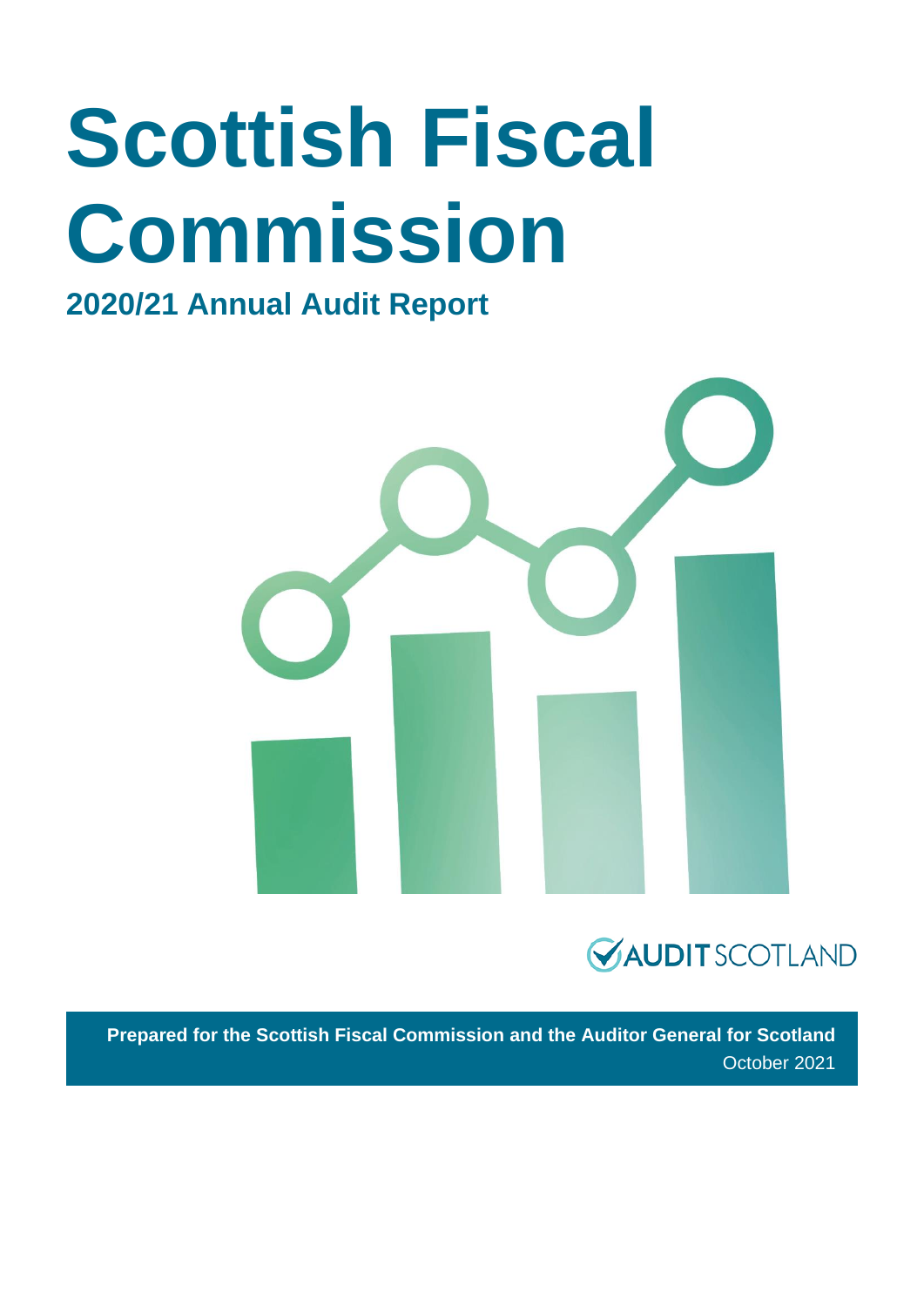### **Contents**

| Key messages                                                   | 3              |
|----------------------------------------------------------------|----------------|
| Introduction                                                   | $\overline{4}$ |
| Part 1. Audit of 2020/21 annual report and accounts            | 6              |
| Part 2. Financial sustainability and governance                | 10             |
| Appendix 1. Action plan 2020/21                                | 14             |
| Appendix 2. Significant audit risks                            | 16             |
| Appendix 3. Summary of 2020/21 national performance reports 17 |                |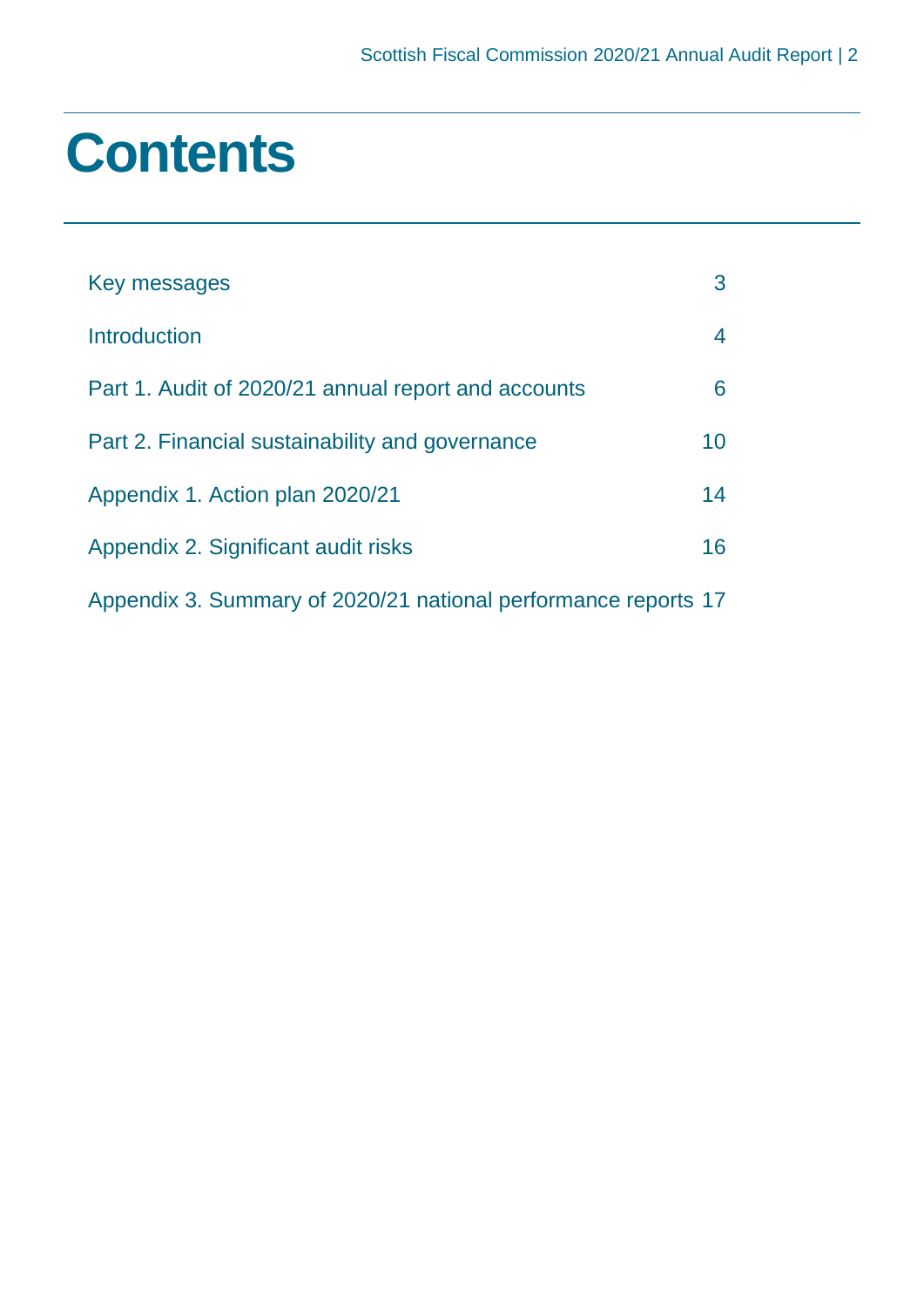### <span id="page-2-0"></span>**Key messages**

#### **2020/21 annual report and accounts**

- **1.** Our audit opinions on the annual report and accounts are unmodified.
- **2.** The Scottish Fiscal Commission's financial statements give a true and fair view of its financial position and its net expenditure for the year.
- **3.** The expenditure recorded in the financial statements was incurred in accordance with applicable enactments and guidance.
- **4.** The annual report and accounts have been properly prepared in accordance with the financial reporting framework.

#### **Financial sustainability and governance**

- **5.** The Scottish Fiscal Commission remained within its budget, reporting an underspend of £63,000 in 2020/21.
- **6.** We have no significant concerns regarding the overall financial position of the Scottish Fiscal Commission.
- **7.** The Scottish Fiscal Commission has a medium-term financial plan but has yet to develop a longer-term financial plan.
- **8.** Governance arrangements and controls operating throughout the pandemic have continued to be appropriate.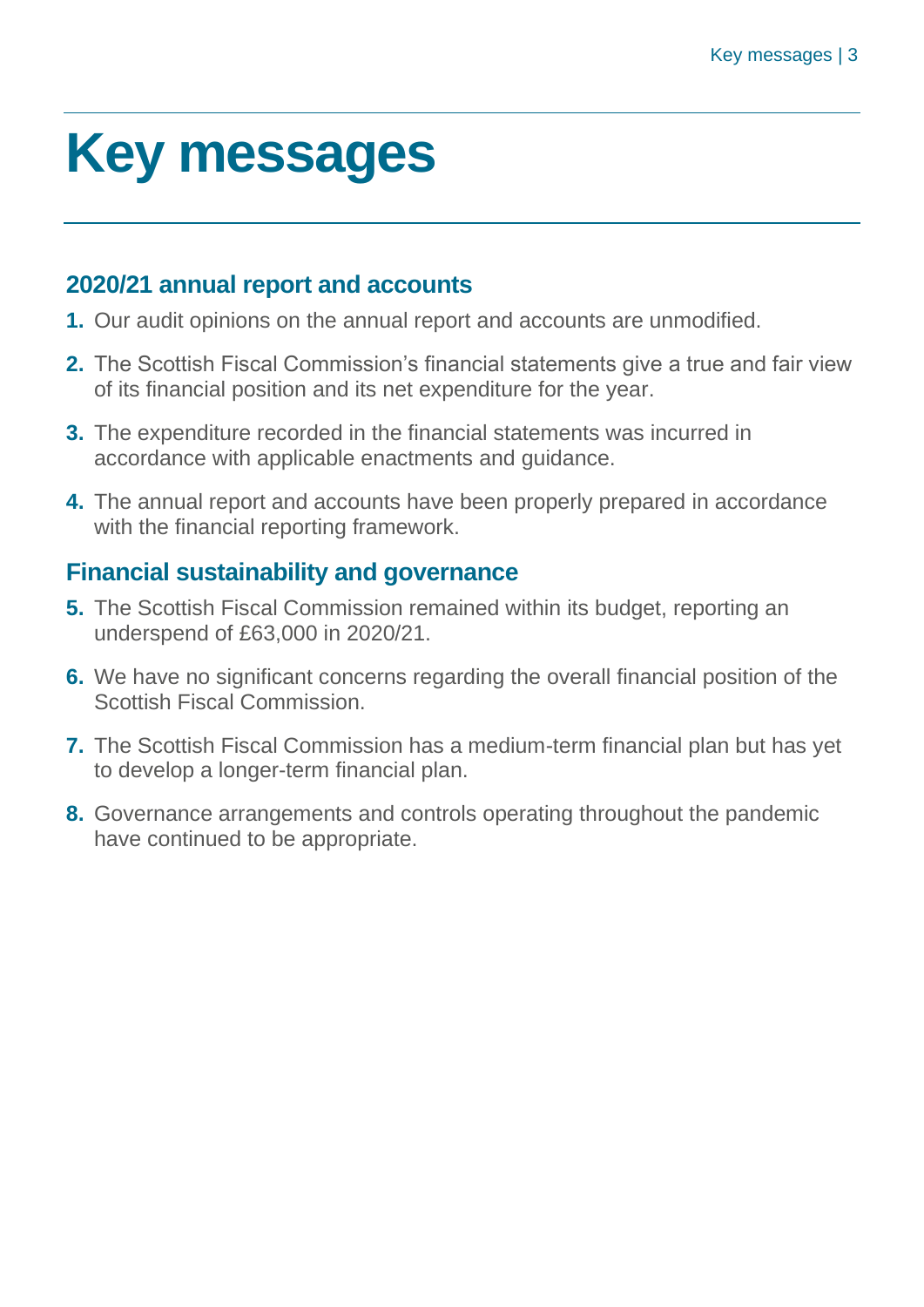### <span id="page-3-0"></span>**Introduction**

**1.** This report summarises the findings from our 2020/21 audit of the Scottish Fiscal Commission.

**2.** The scope of our audit was set out in our Annual Audit Plan presented to the 17 February 2021 meeting of the Audit and Risk Committee. This report comprises the findings from:

- an audit of the Scottish Fiscal Commission's annual accounts
- our consideration of financial sustainability.

**3.** Like all public bodies, Scottish Fiscal Commission had to respond to the global coronavirus pandemic during the 2020/21 financial year. This has resulted in changes to the work environment with all functions being delivered by home-working and virtual meetings. There have been no substantive changes to the governance arrangements of the Scottish Fiscal Commission.

#### **Adding value through the audit**

**4.** We add value to the Scottish Fiscal Commission through the audit by:

- identifying and providing insight on significant risks, and making clear and relevant recommendations
- reporting our findings and conclusions in public
- recommending and encouraging good practice
- sharing intelligence and good practice through our national reports [\(Appendix 3\)](#page-16-1) and good practice guides
- providing clear conclusions on the appropriateness, effectiveness and impact of financial sustainability and governance.

**5.** We aim to help the Scottish Fiscal Commission promote improved standards of governance, better management and decision making and more effective use of resources.

#### **Responsibilities and reporting**

**6.** The Scottish Fiscal Commission has primary responsibility for ensuring the proper financial stewardship of public funds. This includes preparing an annual report and accounts that are in accordance with the accounts direction from Scottish Ministers. The Scottish Fiscal Commission is also responsible for compliance with legislation, putting arrangements in place for governance, propriety and regularity that enable it to successfully deliver its objectives.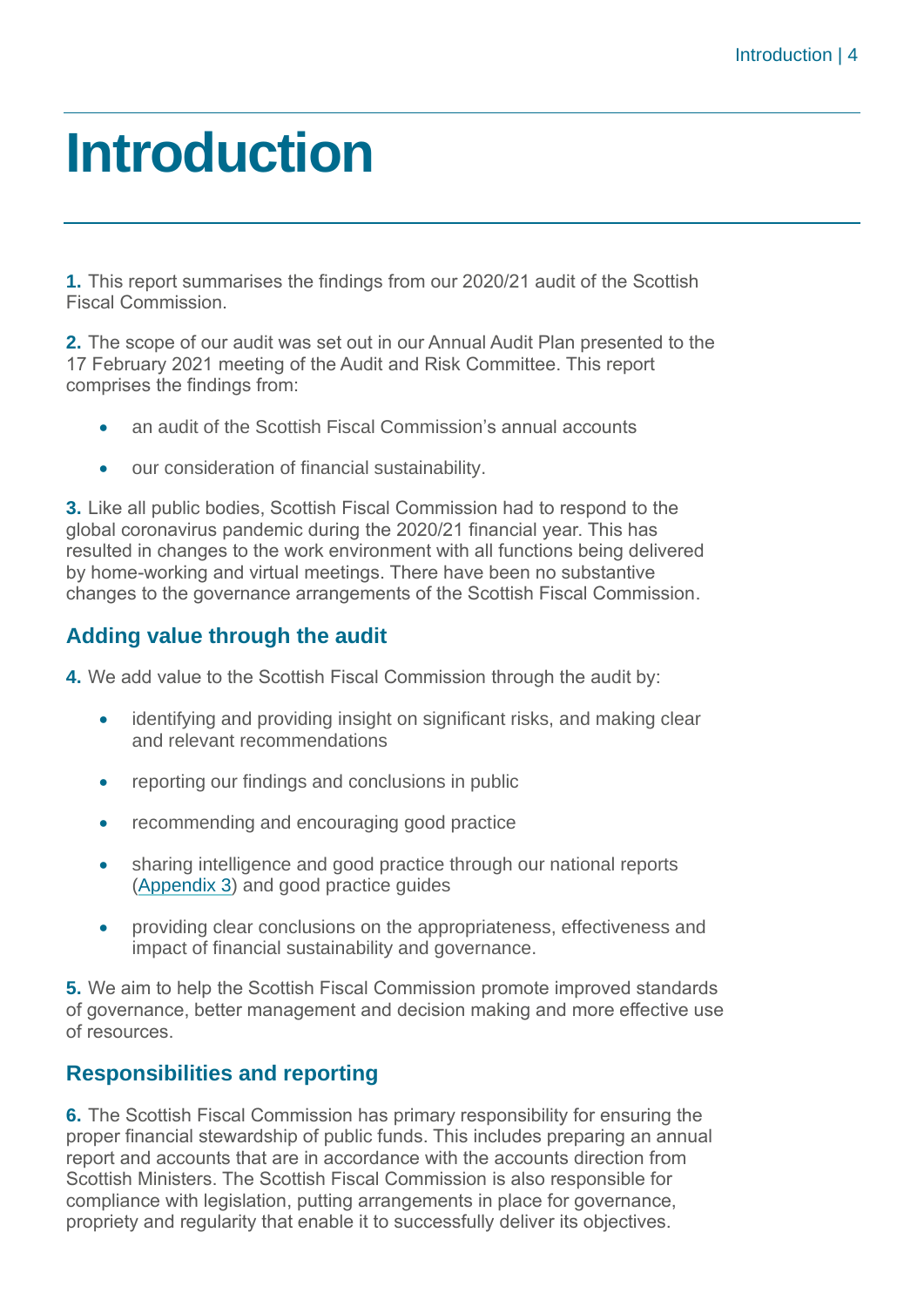**7.** Our responsibilities as independent auditor are established by the [Public](https://www.legislation.gov.uk/asp/2000/1/pdfs/asp_20000001_en.pdf)  [Finance and Accountability \(Scotland\) Act 2000](https://www.legislation.gov.uk/asp/2000/1/pdfs/asp_20000001_en.pdf) and the [Code of Audit Practice](https://www.audit-scotland.gov.uk/uploads/docs/report/2016/code_audit_practice_16.pdf)  [2016](https://www.audit-scotland.gov.uk/uploads/docs/report/2016/code_audit_practice_16.pdf) (the Code) and supplementary guidance and International Standards on Auditing in the UK.

**8.** As public sector auditors we give independent opinions on the annual report and accounts. Additionally, we conclude on the appropriateness and effectiveness of the performance management arrangements, the suitability and effectiveness of corporate governance arrangements, the financial position and arrangements for securing financial sustainability. Further details of the respective responsibilities of management and the auditor can be found in the [Code of Audit Practice 2016](https://www.audit-scotland.gov.uk/uploads/docs/report/2016/code_audit_practice_16.pdf) and [supplementary guidance.](https://www.audit-scotland.gov.uk/uploads/docs/um/code_audit_guidance_16_supp.pdf)

**9.** The [Code of Audit Practice 2016](http://www.audit-scotland.gov.uk/report/code-of-audit-practice-2016) (the Code) includes provisions relating to the audit of small bodies. Where the application of the full wider audit scope is judged by auditors not to be appropriate to an audited body then the annual audit work can focus on the appropriateness of the disclosures in the governance statement and the financial sustainability of the body and its services. As highlighted in our 2020/21 Annual Audit Plan, due to the volume and lack of complexity of the financial transactions, we applied the small body provisions of the Code to the 2020/21 audit.

**10.** This report raises matters from our audit. The weaknesses or risks identified are only those which have come to our attention during our normal audit work and may not be all that exist. Communicating these does not absolve management from its responsibility to address the issues we raise and to maintain adequate systems of control.

**11.** Our annual audit report contains an agreed action plan at [Appendix 1](#page-13-0) setting out specific recommendations, responsible officers and dates for implementation. It also includes outstanding actions from last year and progress against these.

#### **Auditor Independence**

**12.** We confirm that we comply with the Financial Reporting Council's Ethical Standard. We have not undertaken any non-audit related services and therefore the 2020/21 audit fee of £28,190 as set out in our Annual Audit Plan, remains unchanged. We are not aware of any relationships that could compromise our objectivity and independence.

**13.** This report is addressed to the Scottish Fiscal Commission and the Auditor General for Scotland and will be published on Audit Scotland's website [www.audit-scotland.gov.uk](http://www.audit-scotland.gov.uk/) in due course.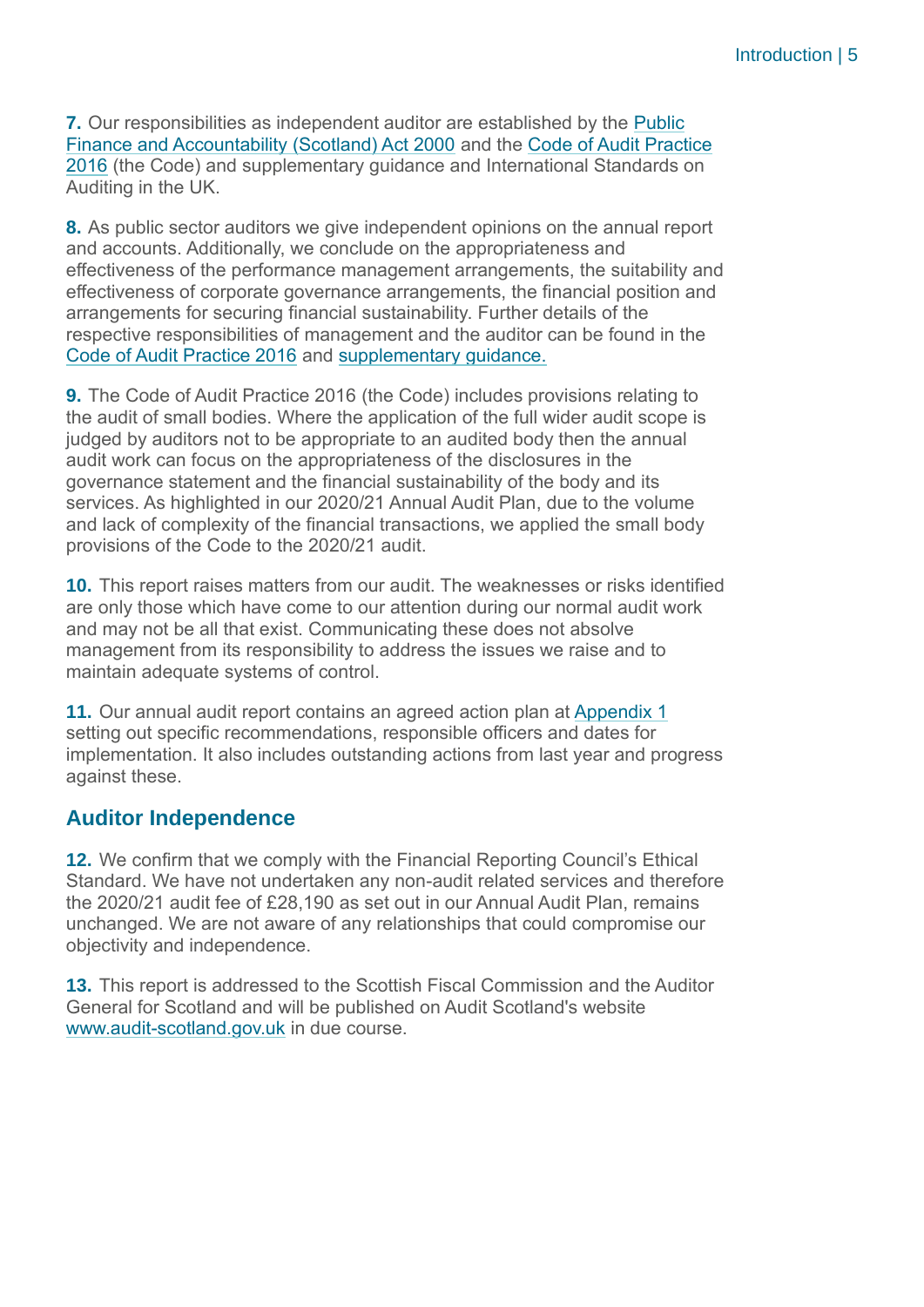# <span id="page-5-0"></span>**Part 1. Audit of 2020/21 annual report and accounts**

The principal means of accounting for the stewardship of resources and performance

#### **Main judgements**

Our audit opinions on the annual report and accounts are unmodified.

The Scottish Fiscal Commission's financial statements give a true and fair view of its financial position and its net expenditure for the year.

The expenditure recorded in the financial statements was incurred in accordance with applicable enactments and guidance.

The annual report and accounts have been properly prepared in accordance with the financial reporting framework.

#### **Our audit opinions on the annual report and accounts are unmodified**

**14.** The Audit and Risk Committee recommended to the Governance Board that the Chief Executive should approve the annual report and accounts for the year ended 31 March 2021 on 11 October 2021. The Chief Executive signed the annual report and accounts later that same day.

**15.** As reported in the independent auditor's report:

- the financial statements give a true and fair view and were properly prepared in accordance with the financial reporting framework
- expenditure and income are regular and in accordance with applicable enactments and guidance issued by Scottish Ministers
- the audited part of the remuneration and staff report, performance report and governance statement were all consistent with the financial statements and properly prepared in accordance with the relevant legislation and directions made by Scottish Ministers.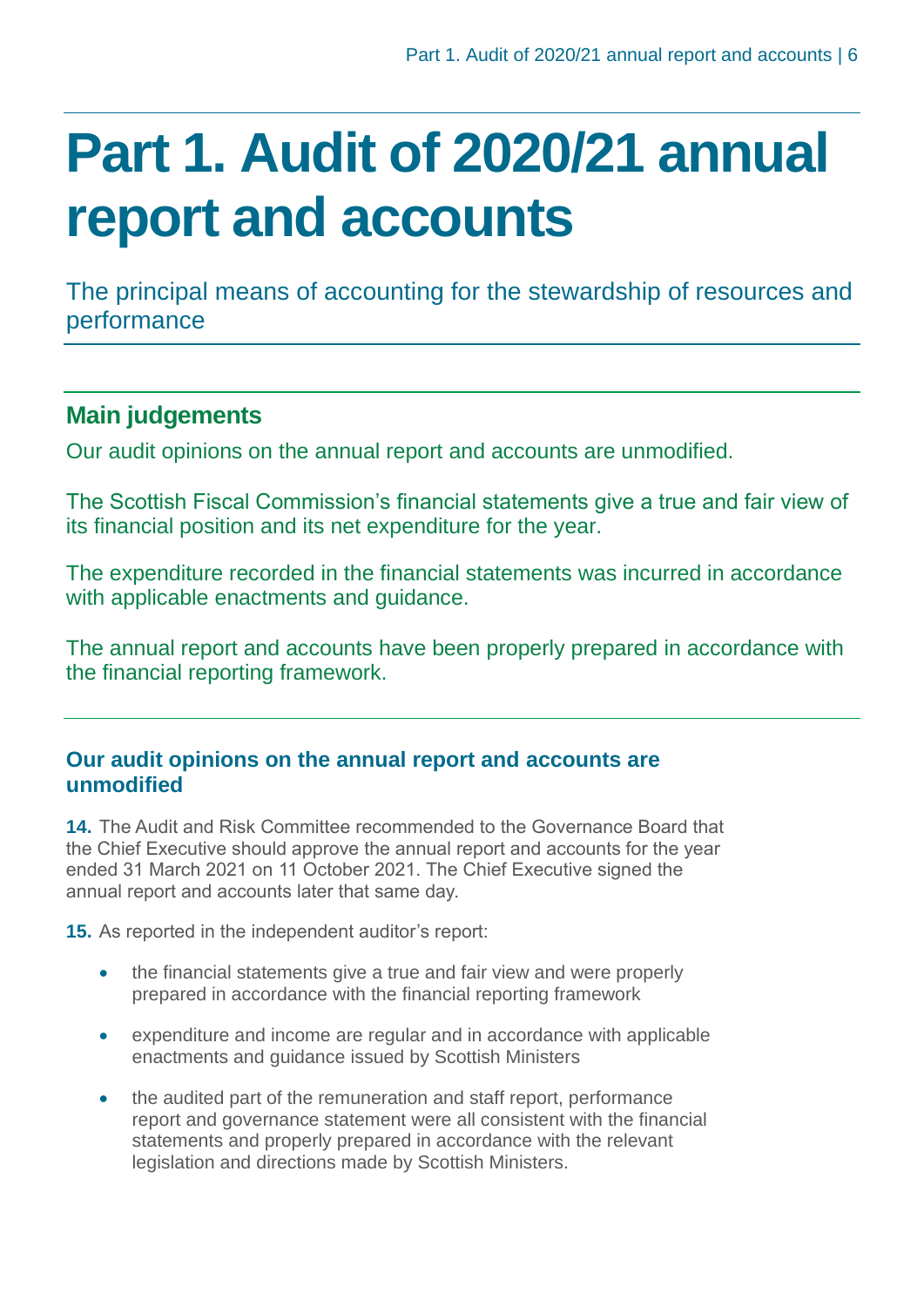#### **The annual report and accounts were prepared on time**

**16.** Scottish Fiscal Commission and Audit Scotland staff continued to work from home for the duration of the audit due to the Covid-19 pandemic. We kept in regular communication with management throughout the audit. Despite the challenges of remote working, the audit was completed in line with the agreed timetable.

**17.** The unaudited annual report and accounts were received on 23 July 2021. The working papers provided with the unaudited financial statements were complete and of a good standard. Management provided good support to the audit team which helped to ensure that the audit was completed in accordance with the agreed timetable.

#### **Overall materiality is £40,000**

**18.** Our initial assessment of materiality was carried out during the planning phase of the audit. This was reviewed on receipt of the unaudited annual report and accounts and no amendments were required. This is summarised in [Exhibit](#page-6-0) 1.

#### <span id="page-6-0"></span>**Exhibit 1 Quantitative materiality values**

| <b>Materiality level</b>   | <b>Amount</b> |
|----------------------------|---------------|
| <b>Overall materiality</b> | £40,000       |
| Performance materiality    | £26,000       |
| <b>Reporting threshold</b> | £2,000        |

Source: Scottish Fiscal Commission Annual Audit Plan 2020/21

#### **[Appendix 2](#page-15-0) identifies the main risk of material misstatement and our audit work to address these**

**19.** [Appendix](#page-15-0) 2 provides our assessment of the main risk of material misstatement in the annual report and accounts. This risk influences our overall audit strategy, the allocation of staff resources to the audit and inform where the efforts of the team are directed. [Appendix 2](#page-15-0) also identifies the work we undertook to address this risk and our conclusion.

**20.** We have no issues to report from our work on this risk of material misstatement.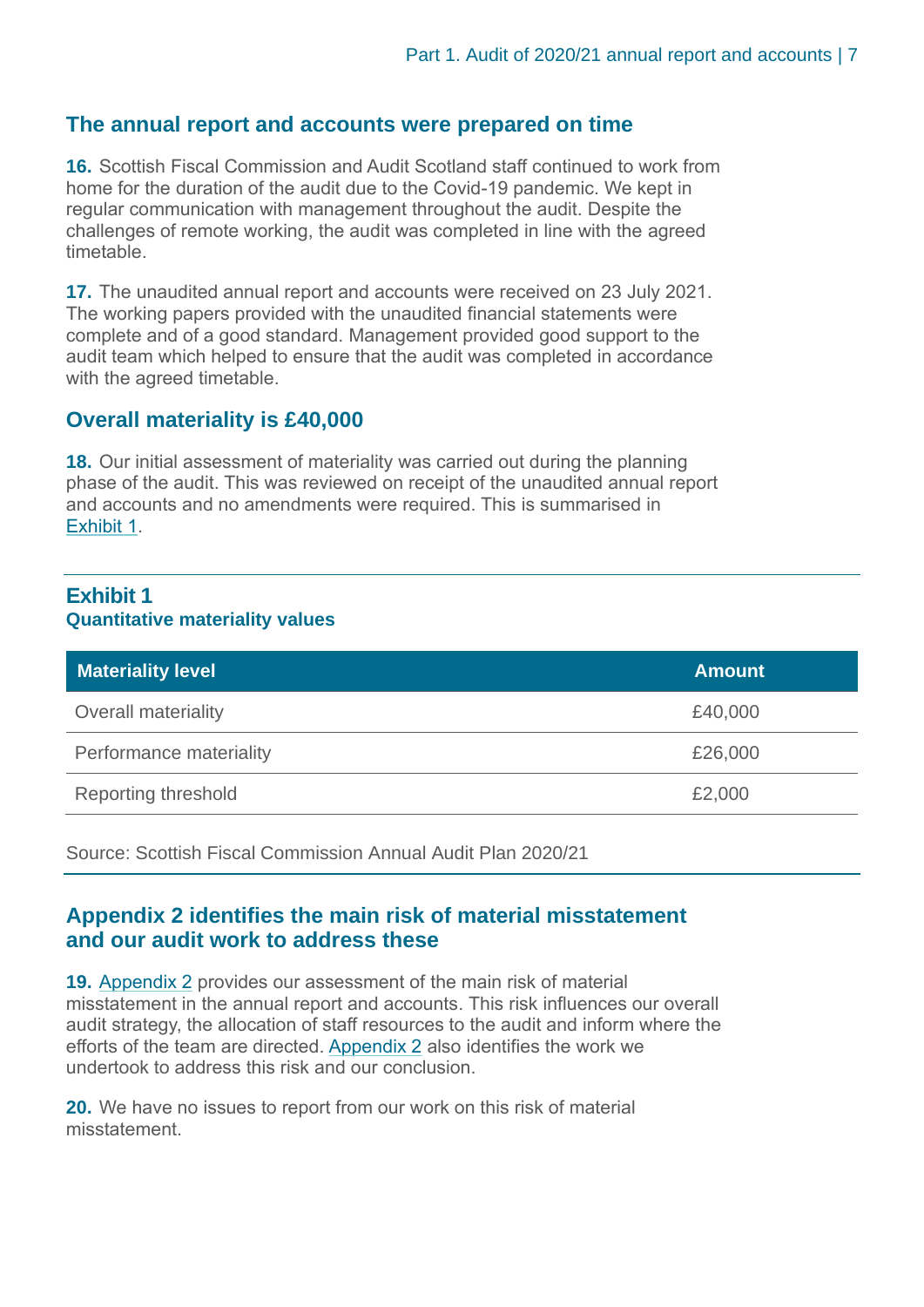#### **We have no significant findings to report on the annual report and accounts**

**21.** International Standard on Auditing (UK) 260 requires us to communicate significant findings from the audit to those charged with governance, including our view about the qualitative aspects of the Scottish Fiscal Commission's accounting practices covering accounting policies, accounting estimates and financial statements disclosures.

**22.** Our audit identified some minor presentational and disclosure issues in the unaudited financial statements and the narrative within the performance and accountability report sections. These were discussed with finance staff and subsequently amended in the audited annual report and accounts.

**23.** We have no significant findings to report to the Audit and Risk Committee. An identified area for improvement has been raised below.

#### **One identified misstatement was adjusted in the accounts**

**24.** There are no unadjusted errors in the audited annual report and accounts. There was one identified misstatement above our reporting threshold which resulted in an adjustment to the Statement of Cash Flows (£6,000).

**25.** There were no further identified misstatements arising from our audit.

#### **Good progress was made on prior year recommendations**

**26.** Scottish Fiscal Commission has made good progress in implementing our prior year audit recommendations. For actions not yet implemented, revised responses and timescales have been agreed with management, and are set out in [Appendix 1.](#page-13-0)

#### **The processes for preparing and authorising journals in the financial ledger could be improved**

**27.** We reviewed the financial ledger as part of our financial statements audit work and identified several journal entries that were processed incorrectly during the year. These required correcting journals to be made by staff both in the financial year and as a result of our audit work. An example of an incorrect adjustment is mis-postings to the wrong account codes.

**28.** We reviewed the ledger to obtain assurance that the final correcting adjustments were accurate, complete and did not result in any misstatements within the unaudited annual report and accounts. We concluded that no further adjustments were required.

<span id="page-7-0"></span>**29.** We acknowledge that there has been a history of ongoing improvement in this area, in recent years. Going forward, management should ensure that journals are reviewed and authorised by a second individual prior to posting journals to the ledger. This would help minimise the risk of erroneous adjustments being processed and not being identified for correction prior to preparation of budget reports and the year-end financial statements. The naming convention of journal entries could also be improved by ensuring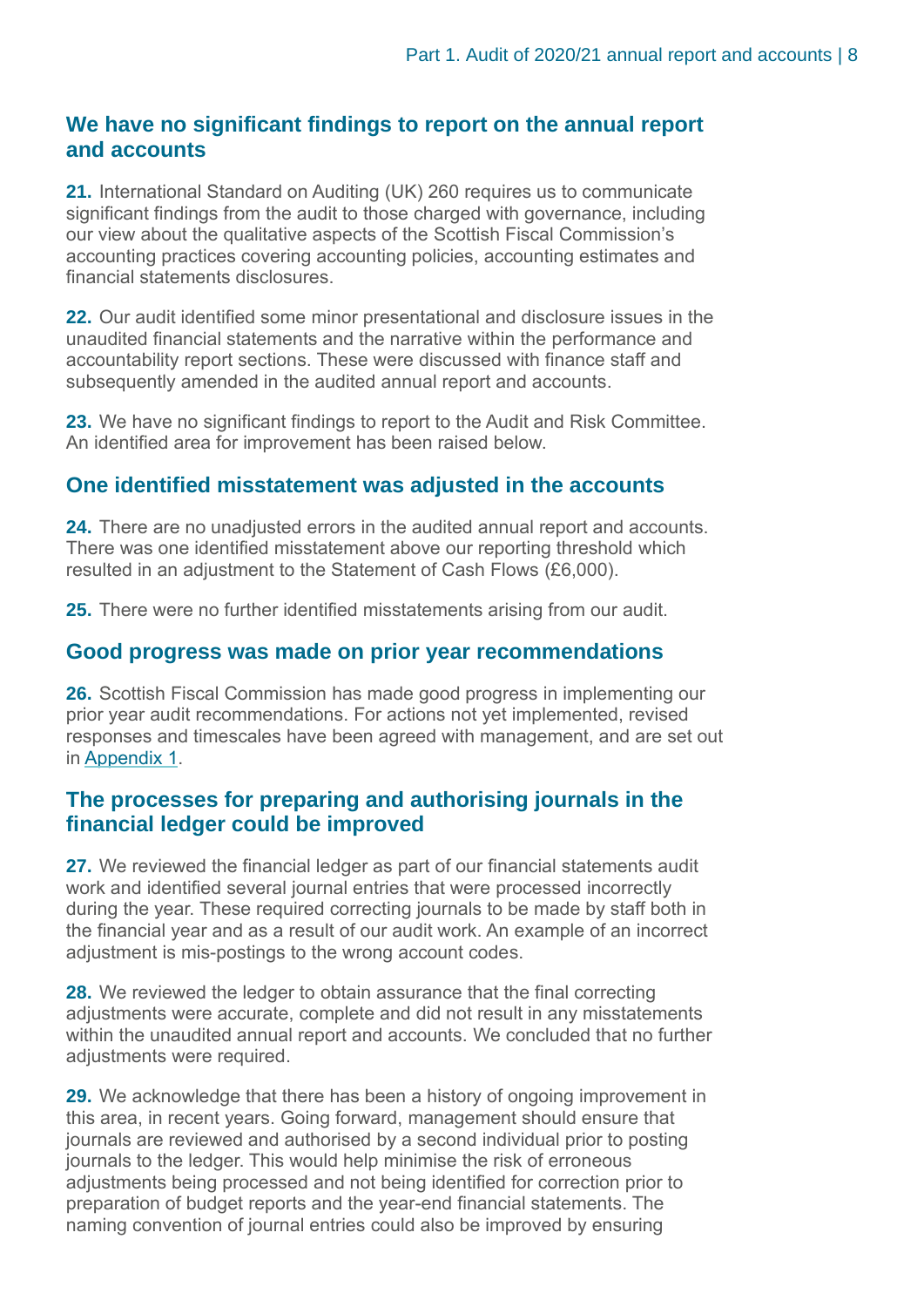consistency and completeness in their descriptions. This would help support internal budget reporting.

#### **Recommendation 1**

Scottish Fiscal Commission should improve its processes for preparing and authorising journals in the ledger which will ensure that incorrect adjustments are minimised and identified. This should include separate authorisation of journals and the use of consistent and complete descriptions for these journals. [Appendix 1, Recommendation 1](#page-13-0)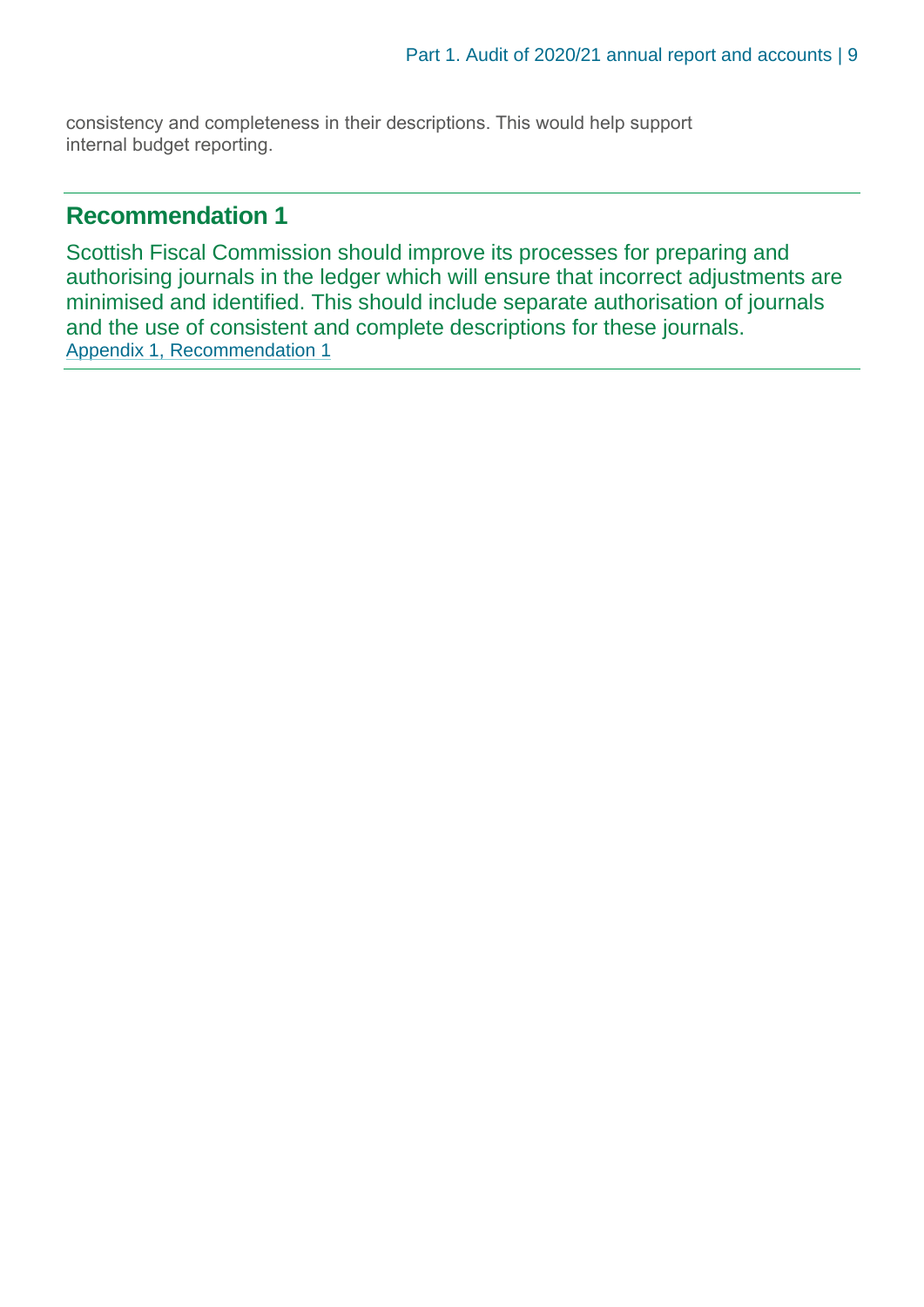### <span id="page-9-0"></span>**Part 2. Financial sustainability and governance**

#### **Main judgements**

The Scottish Fiscal Commission remained within its budget, reporting an underspend of £63,000 in 2020/21.

We have no significant concerns regarding the overall financial position of the Scottish Fiscal Commission.

The Scottish Fiscal Commission has a medium-term financial plan but has yet to develop a longer-term financial plan.

Governance arrangements and controls operating throughout the pandemic have continued to be appropriate.

#### **Scottish Fiscal Commission operated within its 2020/21 budget and has an underspend of £63,000**

**30.** The main financial objective for the Scottish Fiscal Commission is to ensure that the financial outturn for the year is within the budget allocated by the Scottish Government. The Scottish Fiscal Commission has reported net operating costs of £1.985m remaining within its overall budget of £2.048m for 2020/21, with an underspend of £63,000. The Scottish Fiscal Commission identified that this was mainly a result of budgeting for overtime near the end of the financial year, which was subsequently not required.

#### **There are net liabilities recorded in the statement of financial position**

**31.** The Statement of Financial Position summarises what is owned and owed by the Scottish Fiscal Commission. This shows taxpayers' equity – an accounting measurement of the amount invested that has continuing public benefit. It shows how much of this has arisen from the application of revenues and that which has resulted through changes over time in the value of physical assets.

**32.** The 2020/21 financial statements show that the Scottish Fiscal Commission has net liabilities of £125,000 (2019/20: £119,000). This is due to the Scottish Fiscal Commission having a very low asset base with limited noncurrent assets and no bank account. This is not considered an issue in relation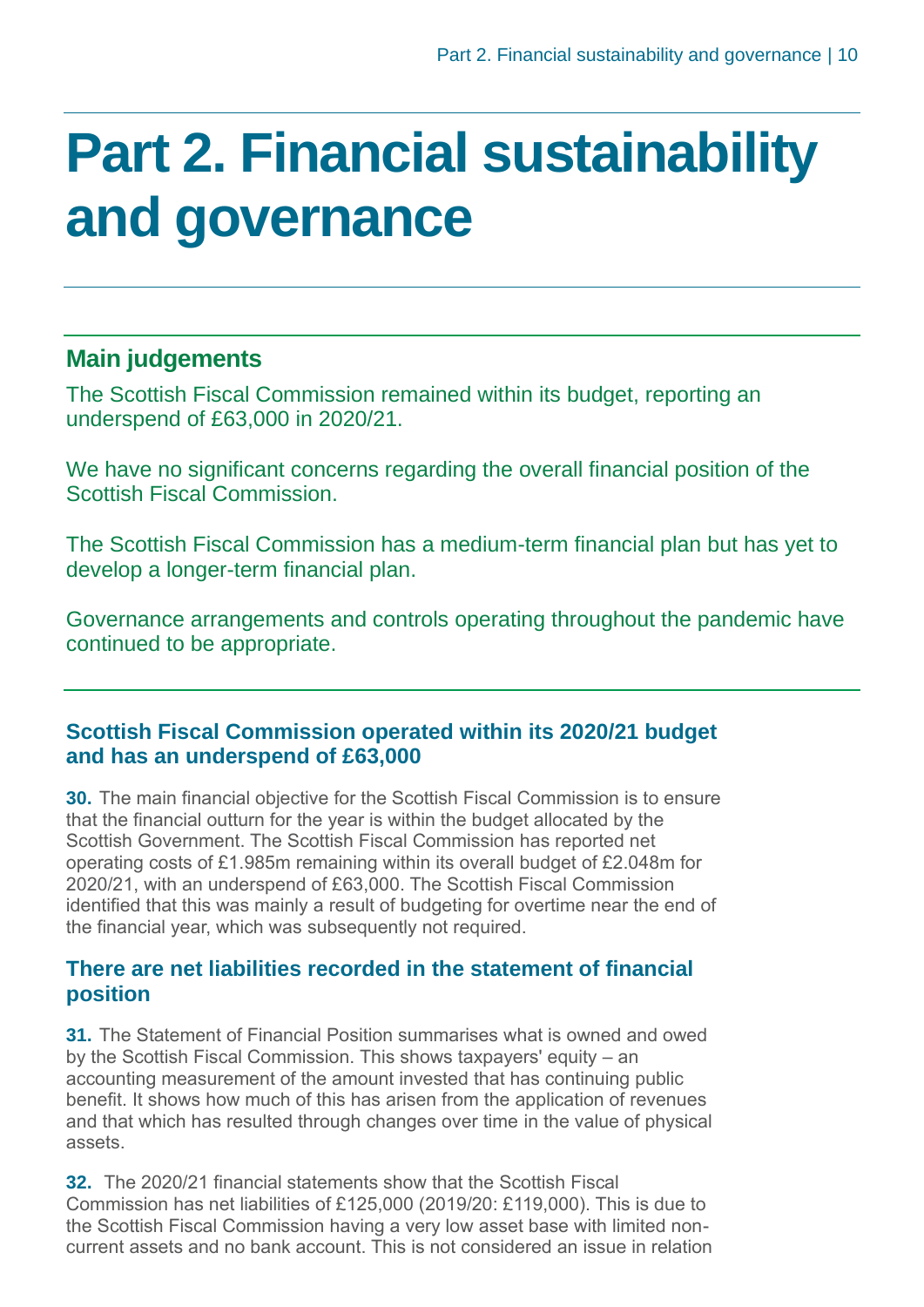to the going concern of the organisation as the Scottish Fiscal Commission receives all its funding from the Scottish Government who have confirmed funding for 2021/22 in the Budget (Scotland) Act. The accounts have been prepared on a going concern basis and we are content with that judgement.

#### **The Scottish Fiscal Commission has a medium-term financial plan but has yet to develop a longer-term financial plan**

**33.** The Scottish Fiscal Commission has a three-year financial plan. As part of the Framework agreement between the Scottish Fiscal Commission and Scottish Ministers, the Commission may identify its multi-year resource needs. Scottish Ministers will subsequently provide a clear indication of funding for the forthcoming financial year (year 1) and indicative funding for years 2 and 3 which can be reviewed should there be significant changes in circumstances.

**34.** Accordingly, the Scottish Fiscal Commission prepared its spending projections for the three years from 2021/22 to 2023/24 and submitted them to the Scottish Government in November 2020. Formal confirmation of the 2021/22 funding awarded and indicative funding for 2022/23 and 2023/24 was received from the Cabinet Secretary for Finance in March 2021.

**35.** The Scottish Fiscal Commission has good medium-term financial planning arrangements in place, which are effective in identifying and addressing risks to financial sustainability across this period.

**36.** There is no long-term financial plan (5-10 years) at the Scottish Fiscal Commission. Long-term financial strategies help set the context for annual budgets and help demonstrate the financial sustainability of an organisation over an extended period. The future indicative budgets should be used as a basis for developing longer term plans in due course.

#### **Governance arrangements**

**37.** The Scottish Fiscal Commission was established as a statutory body on 1 April 2017 by the Scottish Fiscal Commission Act 2016. The Commission is a non-ministerial office of the Scottish Administration and is separate and independent of the Scottish Government.

**38.** As noted in the accountability report within the financial statements, at 31 March 2021 there were four commissioners, one of whom was chair. There were no changes to these governance arrangements during 2020/21.

**39.** Scottish Fiscal Commission has had appropriate governance and controls during the Covid-19 pandemic. All meetings of the Governance Board and the Audit and Risk Committee were held virtually in 2020/21. Internal controls operated effectively at the body and were unchanged by the impact of the pandemic.

**40.** Internal audit assessed Scottish Fiscal Commission's corporate governance arrangements in 2020/21, giving an overall "substantial" assurance opinion. The governance arrangements were deemed effective in supporting the delivery of corporate objectives. Internal audit concluded that controls in place at the body were robust and well-managed.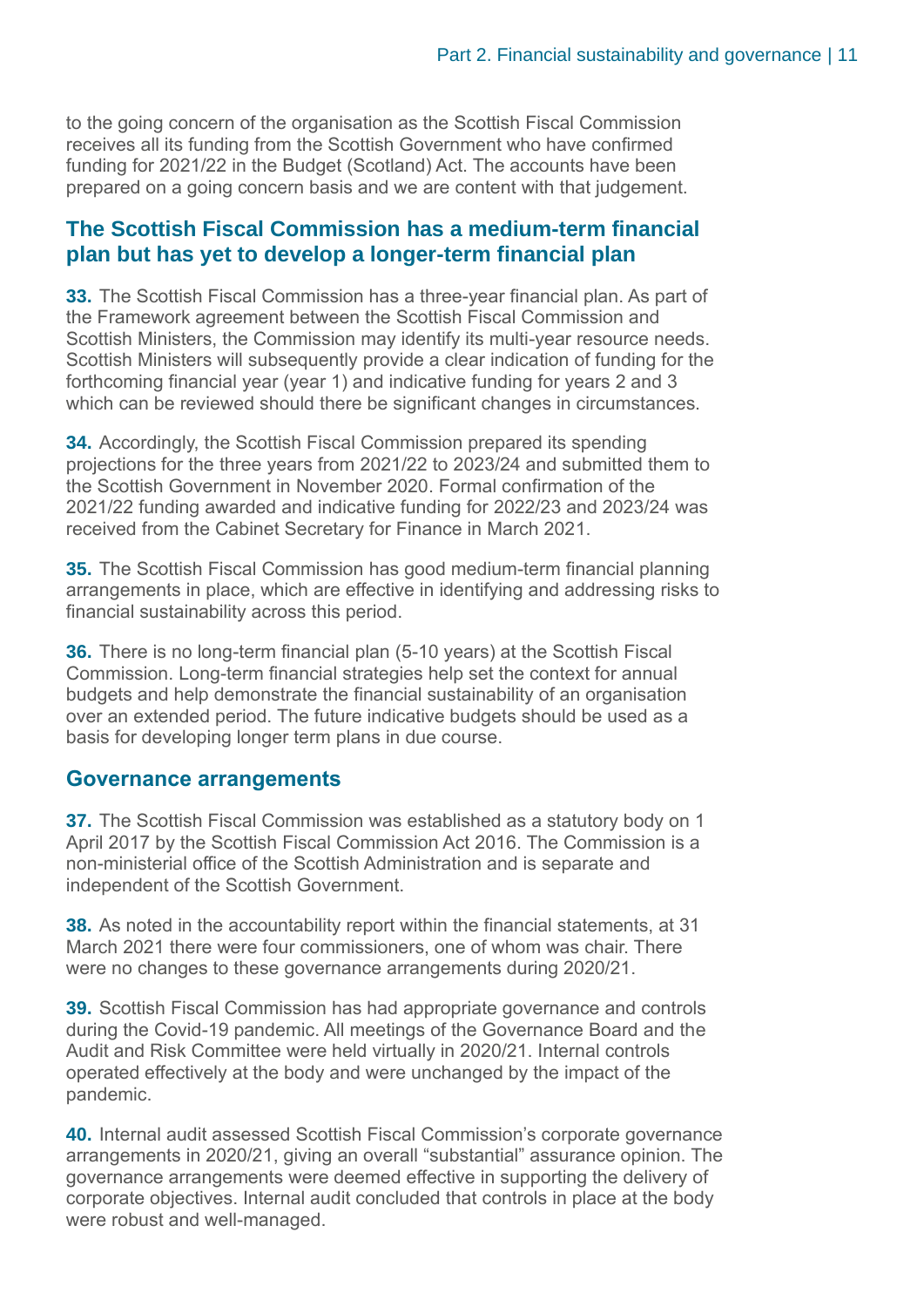#### **Governance statement**

**41.** HM Treasury's Financial Reporting Manual (the FReM) states that the Scottish Fiscal Commission must prepare an annual governance statement within the annual report and accounts. Guidance is set out within the Scottish Public Finance Manual (SPFM) for the content of the governance statement and provides assurances around the achievement of the organisation's strategic objectives.

**42.** The governance statement reflects a range of assurances received by the accountable officer in relation to the adequacy and effectiveness of the Board's system of internal control which operated during the financial year. As the organisation develops and matures, the current processes may need to be refined to ensure the accountable officer receives the required assurances from the members of the senior management team covering their areas of responsibility, including the internal delegation of smaller budget areas.

**43.** We discussed some amendments to the draft governance statement to better reflect the position throughout the year which management agreed to implement. We concluded that the information disclosed in the 2020/21 governance statement complies with the guidance issued by the Scottish Ministers. Based on our knowledge and work performed, it presents an appropriate picture of the governance arrangements in place.

#### **The performance report is of a good quality and met the FReM requirements**

**44.** In addition to the opinion on the performance report covered in Part 1 of this report, we also consider the qualitative aspects of the performance report included in the annual report and accounts. We concluded that the Scottish Fiscal Commission's performance report is of a good quality and met the requirements of the 2020/21 Government Financial Reporting Manual (FReM).

**45.** The purpose of a performance report is to provide information on the main objectives and strategies of the organisation, and the principal risks that it faces. It is required to provide a fair, balanced and understandable analysis of performance, and is essential in helping stakeholders understand the financial statements. The performance report is therefore an opportunity for the organisation to 'tell its story' about what it has achieved in the financial year with the funding made available to it.

**46.** We noted that management made improvements to the presentation of the performance report this year, including a greater use of infographics to help 'tell the story' of the Scottish Fiscal Commission during the year. Performance against each corporate objective was measured on a qualitative basis. There is limited use of key performance indicators or quantitative measures in the performance report, which we have concluded to be appropriate given the nature of the entity. We would encourage the Scottish Fiscal Commission as it develops future corporate and business plans to consider whether there are opportunities to introduce quantitative measures to support measuring performance against objectives.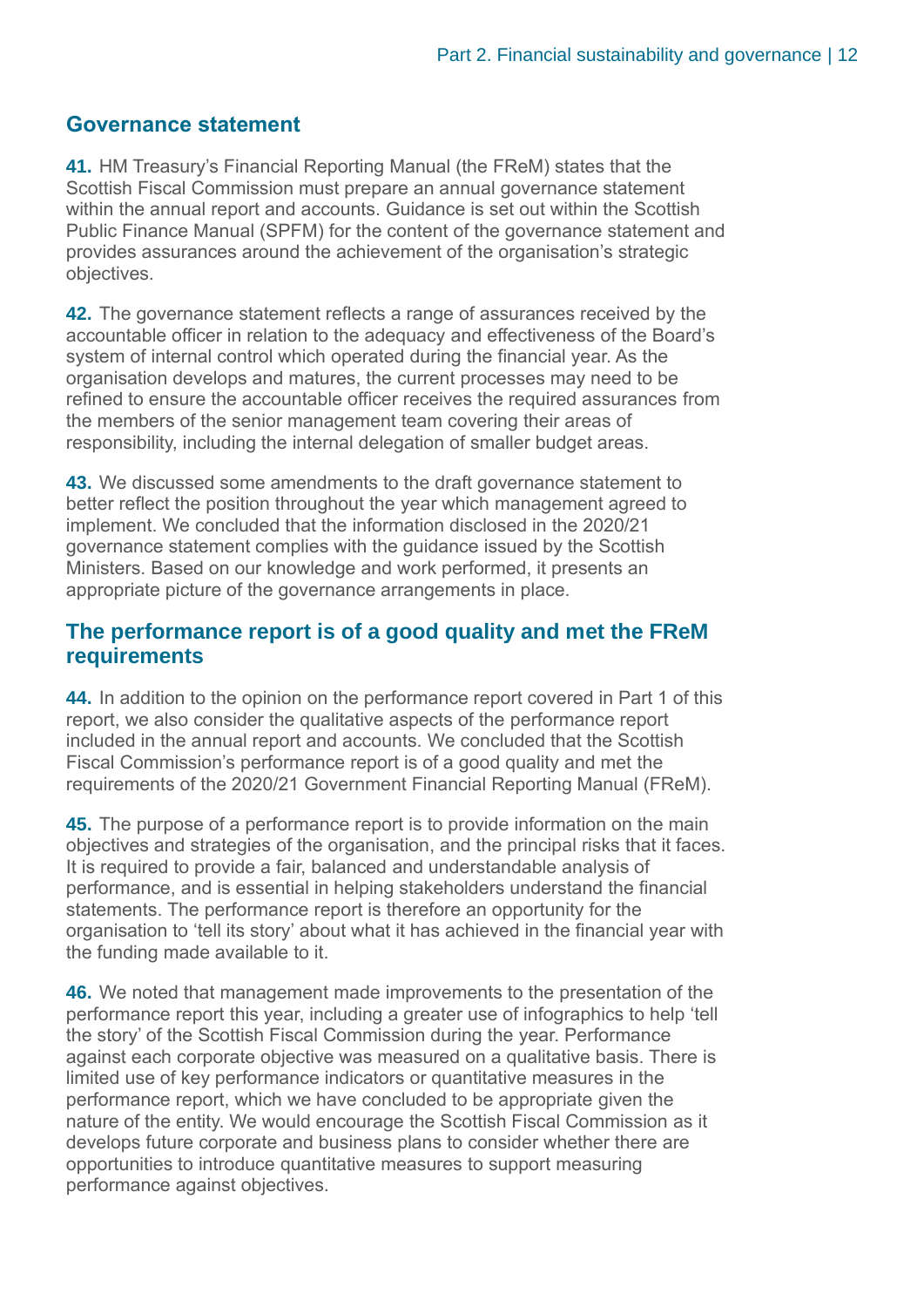#### **National performance audit reports**

**47.** Audit Scotland carries out a national performance audit programme on behalf of the Accounts Commission and the Auditor General for Scotland. [Appendix 3](#page-16-0) highlights a number of the reports published in 2020/21.

#### **Good practice**

**48.** We identified good practice in the Scottish Fiscal Commission's annual report and accounts in the disclosures relating to diversity and inclusion. This includes the response to the Scottish Parliament's Equalities and Human Rights Committee's report Race Equality and Skills. The Scottish Fiscal Commission has identified actions for 2021/22 to support improving diversity which will be reported on, including in next year's annual report and accounts.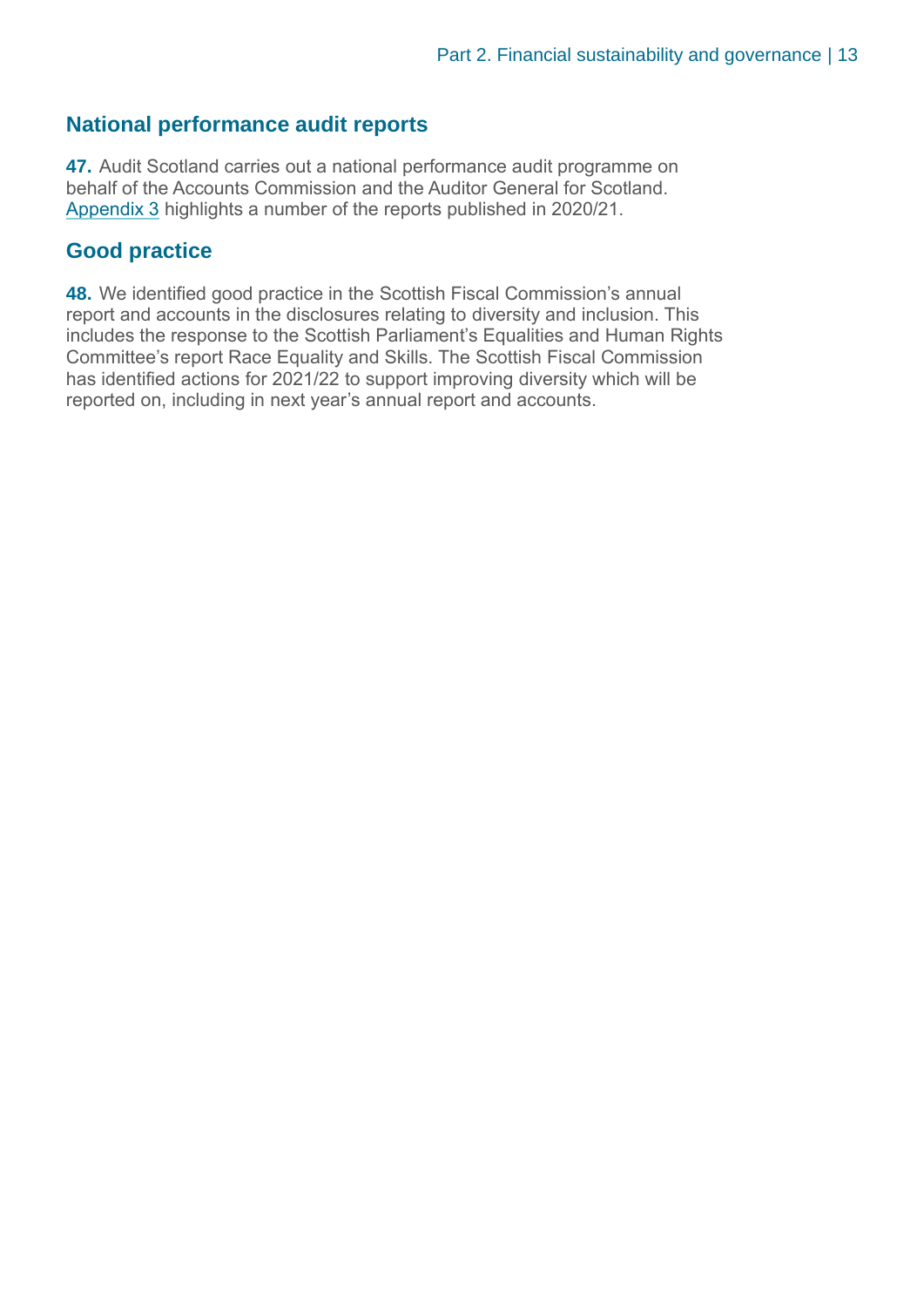## <span id="page-13-0"></span>**Appendix 1. Action plan 2020/21**

#### **2020/21 recommendations**

| <b>Issue/risk</b>                                                                                                                                                                                                                                                                                                                                                                                                | <b>Recommendation</b>                                                                                                                                                                                                                                                                    | <b>Agreed management</b><br>action/timing                                                                                                                                                                                                                                                                                                          |
|------------------------------------------------------------------------------------------------------------------------------------------------------------------------------------------------------------------------------------------------------------------------------------------------------------------------------------------------------------------------------------------------------------------|------------------------------------------------------------------------------------------------------------------------------------------------------------------------------------------------------------------------------------------------------------------------------------------|----------------------------------------------------------------------------------------------------------------------------------------------------------------------------------------------------------------------------------------------------------------------------------------------------------------------------------------------------|
| 1. Preparing and<br>authorising journals<br>We identified several journal<br>entries that were processed<br>incorrectly during the year.<br>These required correcting<br>journals to be made by staff<br>both in the financial year and<br>as a result of our audit work.<br>Risk: There is a risk of<br>miscoded or incorrect<br>journals in the ledger, which<br>results in inaccurate financial<br>reporting. | Management should ensure<br>that journals are reviewed<br>and authorised separately<br>prior to posting to the ledger.<br>The naming convention of<br>journal entries could also be<br>improved by ensuring<br>consistency and<br>completeness in their<br>descriptions.<br>Paragraph 30 | Approval of journals has been<br>formalised with the creation<br>of a form to be completed<br>and reviewed by a separate<br>officer. The form includes the<br>description of the journal and<br>the accounting details to be<br>used. This process is now<br>being used to authorise<br>journals.<br><b>Governance Manager</b><br><b>Completed</b> |
| <b>Follow-up of prior year recommendations</b><br><b>Issue/risk</b>                                                                                                                                                                                                                                                                                                                                              | <b>Recommendation</b>                                                                                                                                                                                                                                                                    | <b>Agreed management</b><br>action/timing                                                                                                                                                                                                                                                                                                          |
| b/f 1. Budget monitoring<br>Financial management and                                                                                                                                                                                                                                                                                                                                                             | The processes and<br>procedures relating to the<br>المتمرس المترسم والملمام وتمسحون وترامين والمتحسنة                                                                                                                                                                                    | <b>Ongoing</b><br>The tracker spreadsheet is                                                                                                                                                                                                                                                                                                       |

budget monitoring have improved during 2019/20. Some areas for improvement were identified to enhance

• the evidencing and reviewing of the tracker and ledger reconciliations

the process including:

• management should enhance their knowledge of Scottish Government shared tracking spreadsheet and budgetary control should continue to be reviewed.

Reconciliations should be evidenced and duplicate journals minimised.

The tracker spreadsheet is reconciled to the ledger and reviewed monthly, with evidence of this retained by staff. Further improvements to the evidencing of secondary review process were raised with staff during the year and have been implemented.

A stronger understanding of Scottish Government shared services, and the overall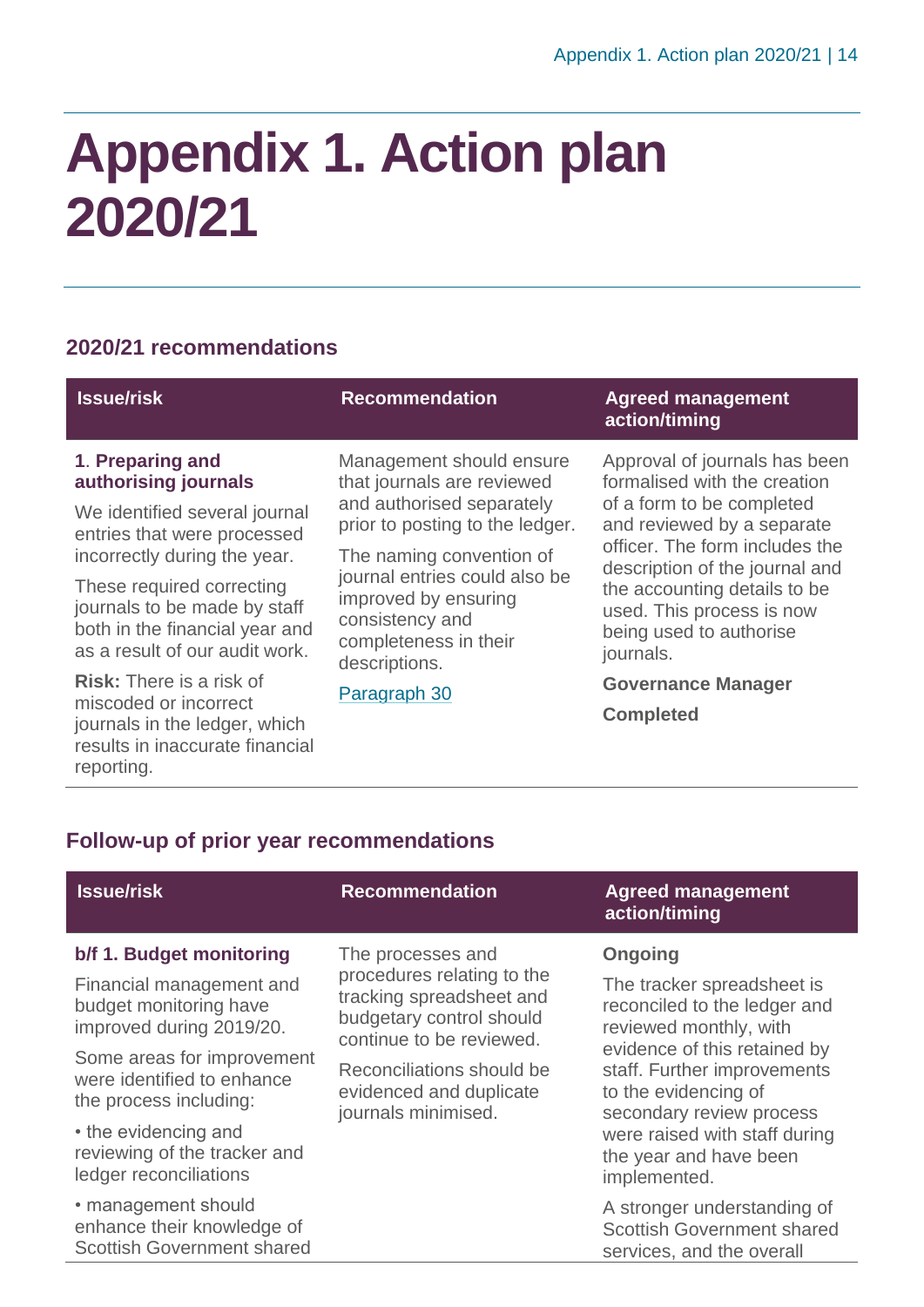| <b>Issue/risk</b>                                                                                                                                                                         | <b>Recommendation</b>                                                                                                                                                        | <b>Agreed management</b><br>action/timing                                                                                                                                                                                                                            |
|-------------------------------------------------------------------------------------------------------------------------------------------------------------------------------------------|------------------------------------------------------------------------------------------------------------------------------------------------------------------------------|----------------------------------------------------------------------------------------------------------------------------------------------------------------------------------------------------------------------------------------------------------------------|
| service processes in order to<br>assess their impact on<br>expenditure                                                                                                                    | 2020/21.<br>above                                                                                                                                                            | impact on expenditure, was<br>demonstrated by Scottish<br><b>Fiscal Commission staff in</b>                                                                                                                                                                          |
| • a number of journal entries<br>were duplicated and had to<br>be reversed.<br><b>Risk:</b> There is a risk that                                                                          |                                                                                                                                                                              | We identified several journal<br>entries that were processed<br>incorrectly during the year.<br>These required correcting                                                                                                                                            |
| budget monitoring is not a full<br>reflection of activity.                                                                                                                                |                                                                                                                                                                              | journals to be made by staff<br>both in the financial year and<br>as a result of our audit work.                                                                                                                                                                     |
|                                                                                                                                                                                           |                                                                                                                                                                              | <b>Refer to Action plan point 1</b>                                                                                                                                                                                                                                  |
| b/f 2. Performance report                                                                                                                                                                 | The performance report could<br>be further improved by the<br>introduction of specific,<br>measurable targets going<br>forward and more use of<br>diagrams and infographics. | <b>Complete</b>                                                                                                                                                                                                                                                      |
| We noted scope to further<br>improve the performance<br>report through the use of key                                                                                                     |                                                                                                                                                                              | There were further<br>improvements noted in the<br>performance report this year.                                                                                                                                                                                     |
| performance indicators,<br>diagrams and infographics.<br><b>Risk:</b> The opportunity to tell<br>the full story of the Scottish<br><b>Fiscal Commission during the</b><br>year is missed. |                                                                                                                                                                              | Performance against each<br>corporate objective was<br>measured on a qualitative<br>basis by the Scottish Fiscal<br>Commission. There is limited<br>use of key performance<br>indicators in the performance<br>report, which we have<br>concluded to be appropriate. |
|                                                                                                                                                                                           |                                                                                                                                                                              | There was also greater use of<br>infographics to help tell the<br>story of the Scottish Fiscal<br>Commission during the year.                                                                                                                                        |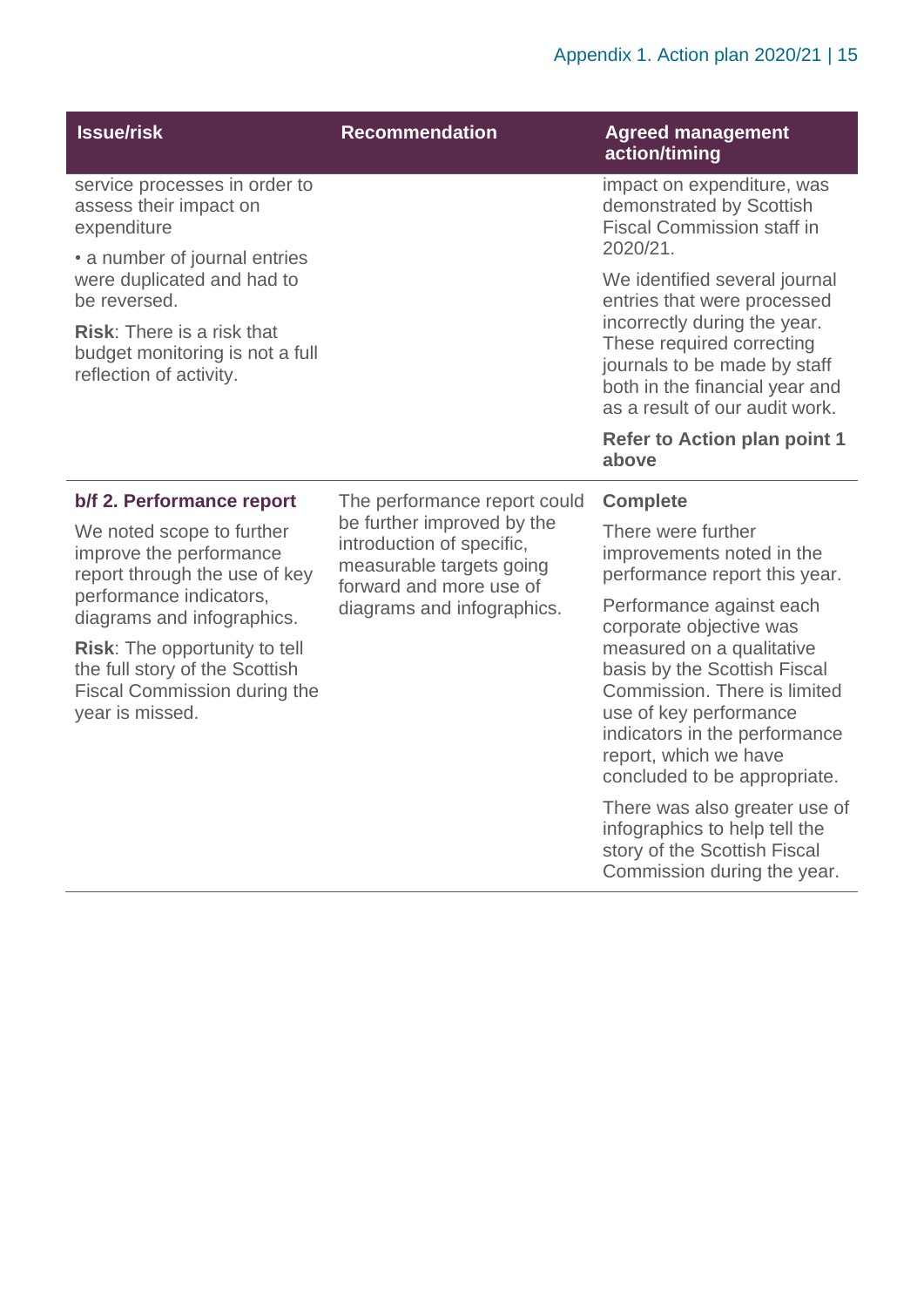## <span id="page-15-0"></span>**Appendix 2. Significant audit risks**

The table below sets out the audit risks we identified during our planning of the audit and how we addressed each risk in arriving at our conclusion.

#### **Risks of material misstatement in the financial statements**

| <b>Audit risk</b>                                                                                                                                                                                                                                                                                                                                                                                                                                                           | <b>Assurance procedure</b>                                                                                                                        | <b>Results and conclusions</b>                                                                                                                                                                                |
|-----------------------------------------------------------------------------------------------------------------------------------------------------------------------------------------------------------------------------------------------------------------------------------------------------------------------------------------------------------------------------------------------------------------------------------------------------------------------------|---------------------------------------------------------------------------------------------------------------------------------------------------|---------------------------------------------------------------------------------------------------------------------------------------------------------------------------------------------------------------|
| 1. Risk of material<br>misstatement caused by<br>management override of<br>controls<br><b>International Auditing</b><br>Standards (ISA 240) require<br>that audits are planned to<br>consider the risk of material<br>misstatement in the financial<br>statements caused by fraud,<br>which is presumed to be a<br>significant risk in any audit.<br>This includes the risk of<br>management override of<br>controls that results in<br>fraudulent financial<br>statements. | Review of accounting<br>estimates                                                                                                                 | <b>Results:</b> We did not identify<br>any issues from our audit<br>work that would indicate<br>management override of<br>controls affecting the financial<br>statements.<br><b>Conclusion: Satisfactory.</b> |
|                                                                                                                                                                                                                                                                                                                                                                                                                                                                             | Detailed testing of journal<br>entries                                                                                                            |                                                                                                                                                                                                               |
|                                                                                                                                                                                                                                                                                                                                                                                                                                                                             | Focused testing of accruals<br>and prepayments                                                                                                    |                                                                                                                                                                                                               |
|                                                                                                                                                                                                                                                                                                                                                                                                                                                                             | Evaluation of significant<br>transactions that are outside<br>the normal course of<br>business                                                    |                                                                                                                                                                                                               |
|                                                                                                                                                                                                                                                                                                                                                                                                                                                                             | Focused testing of<br>accounting adjustments at<br>the year-end                                                                                   |                                                                                                                                                                                                               |
|                                                                                                                                                                                                                                                                                                                                                                                                                                                                             | Substantive testing of<br>transactions after the year<br>end to confirm transactions<br>have been accounted for in<br>the correct financial year. |                                                                                                                                                                                                               |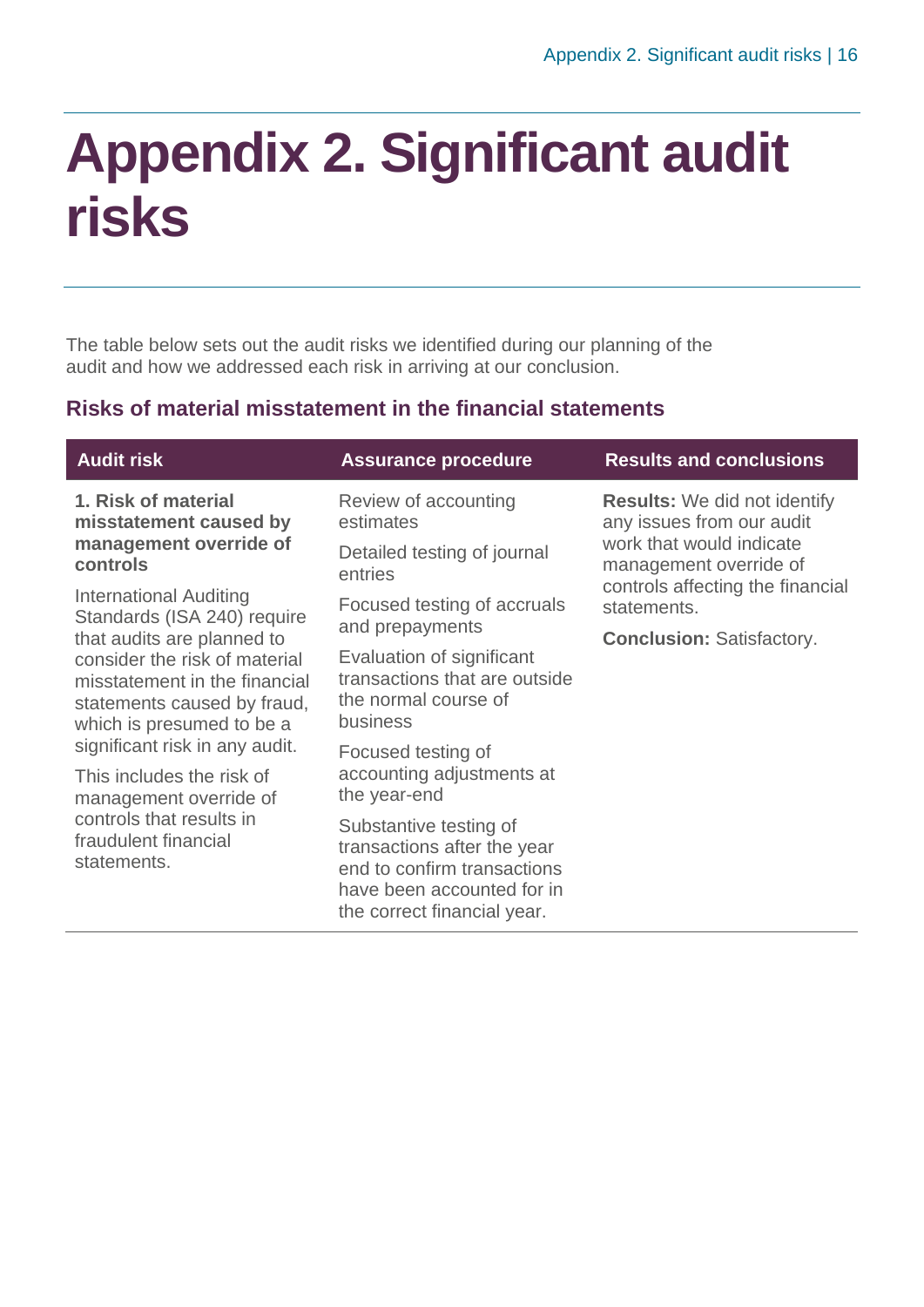### <span id="page-16-1"></span><span id="page-16-0"></span>**Appendix 3. Summary of 2020/21 national performance reports**

April [Affordable housing](https://www.audit-scotland.gov.uk/report/affordable-housing)

June [Highlands and Islands Enterprise: Management of Cairngorm mountain and](https://www.audit-scotland.gov.uk/report/highlands-and-islands-enterprise-management-of-cairngorm-mountain-and-funicular-railway)  [funicular railway](https://www.audit-scotland.gov.uk/report/highlands-and-islands-enterprise-management-of-cairngorm-mountain-and-funicular-railway)

[Local government in Scotland Overview 2020](https://www.audit-scotland.gov.uk/report/local-government-in-scotland-overview-2020)

July [The National Fraud Initiative in Scotland 2018/19](https://www.audit-scotland.gov.uk/report/the-national-fraud-initiative-in-scotland-201819)

**January** [Digital progress in local government](https://www.audit-scotland.gov.uk/report/digital-progress-in-local-government) [Local government in Scotland: Financial overview 2019/20](https://www.audit-scotland.gov.uk/report/local-government-in-scotland-financial-overview-201920)

February [NHS in Scotland 2020](https://www.audit-scotland.gov.uk/report/nhs-in-scotland-2020)

March [Improving outcomes for young people through school education](https://www.audit-scotland.gov.uk/report/improving-outcomes-for-young-people-through-school-education)